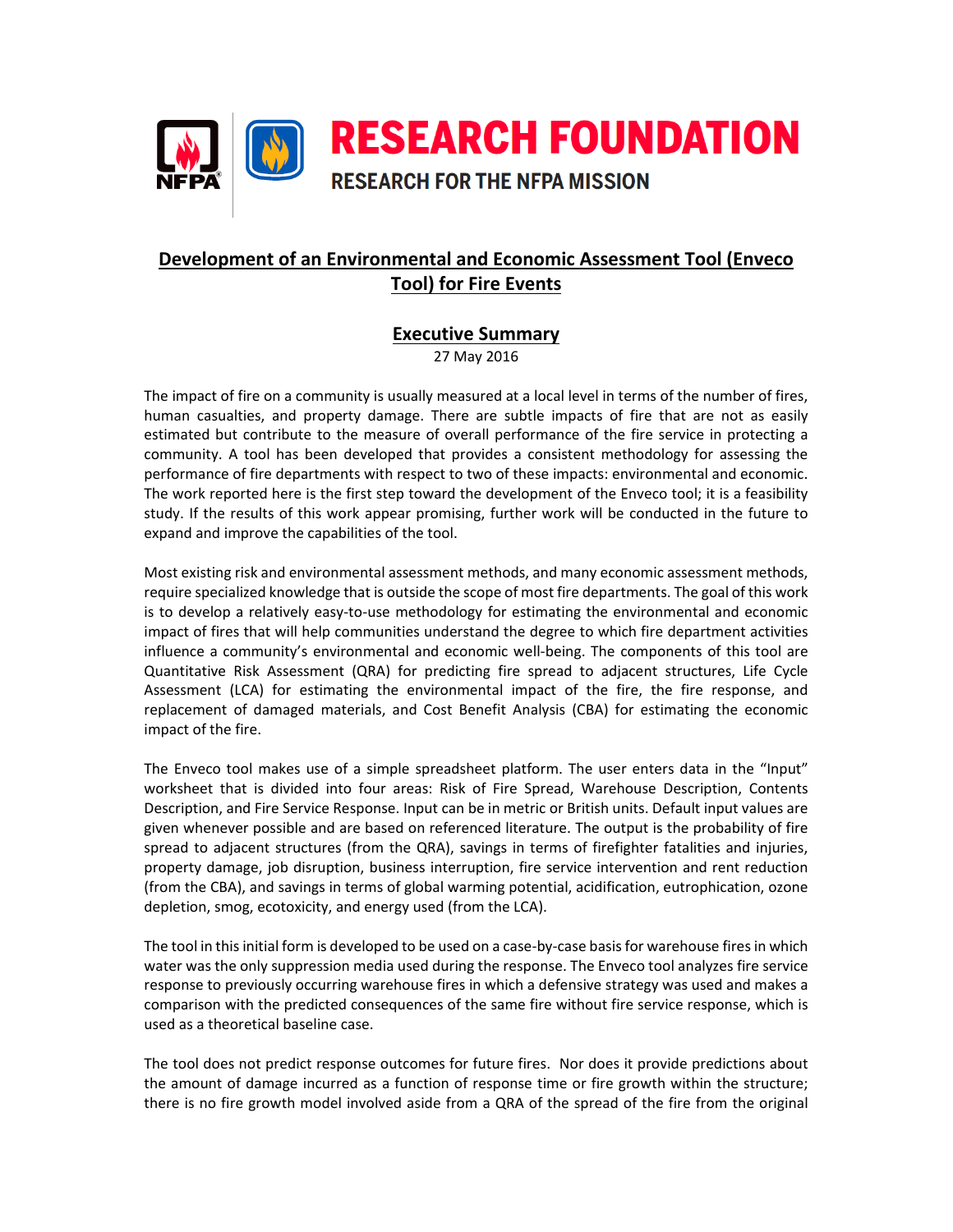structure to adjacent structures in cases without fire service intervention. Future versions of this tool may be capable of additional functionality, such as applicability to commercial and/or residential fires, including predictive results in terms of response time, ability to handle hazardous chemicals, etc.

The burning warehouse is assumed to be located in an industrial park such that any adjacent structures that might be at risk from fire spread are similar to the burning warehouse with respect to size and occupancy. The Enveco tool is demonstrated on two case studies. The first case study was selected because it was surrounded by industrial structures on all sides, the fire vented through the roof, and the fire service adopted a defensive strategy using water to cool the adjacent structures. Another case study was also selected as a second opportunity to demonstrate the Enveco tool. This warehouse is very similar to the first case study warehouse, except it had one adjacent structure (also industrial).

Even though there are many uncertainties associated with the components of the Enveco tool due to non‐specific input data, many of them become less severe when used in the comparison between the theoretical baseline case of no fire service intervention and the real case where the fire service intervenes. This is because some portion of these uncertain parameters used in the models are applied to both scenarios in the comparison and are therefore partially cancelled out of the results.

The most important factor is the ratio between radiated and total heat release rate, which determines a large portion of the difference between the two scenarios in terms of fire spread to adjacent structures. Other important factors are those that are related to the differences between the two scenarios, such as the area used to calculate property damage. There are three factors that are only present in one of the scenarios: firefighter fatalities, firefighter injuries, and the cost of the fire service intervention. Of these, firefighter fatalities have a high impact on the results, but have little uncertainty.

The Enveco tool can be updated with more accurate information as it becomes available. Likewise, as more information becomes available to the users through public or private databases, the tool will become easier to use and the quality of the input data can improve. The functionality of the tool can also be extended more easily as new information becomes available. This tool was originally intended for use by the fire service but it may have value for other interested parties as well.

The following points are suggestions for future improvements to the Enveco tool:

- Additional structure types (single family residences, commercial buildings, apartment buildings, mixed types, etc.) and locations (wildland area, suburban neighborhood, central business district, etc.) will be identified in the future. The inventory will include information related to the fire, for example the structure content and construction type.
- Allow comparisons of outcomes (predictions) when different levels of response are taken. Vary number of personnel and amount/types of equipment and use response time as a factor.
- When and if the methodology is expanded to include more structure types, sites, and situations it can be implemented on a larger scale, for example in the form of an online service accessible to the fire service. It can also be introduced to the major fire service organizations via NFPA channels such as the NFPA Annual Conference.
- The feature to input several fires could be implemented in the future, however this would require special conditions for the QRA.
- The current model does not cover materials with extreme flame temperatures such as magnesium. It covers fires for which the radiated HRR lies in the range 0.2 and 0.3. In a future model the X factor, ratio of radiated heat, could be made into an input parameter.
- The wind speed can be added as an input parameter to include the effect of tilted flames. This will be important for strong winds.